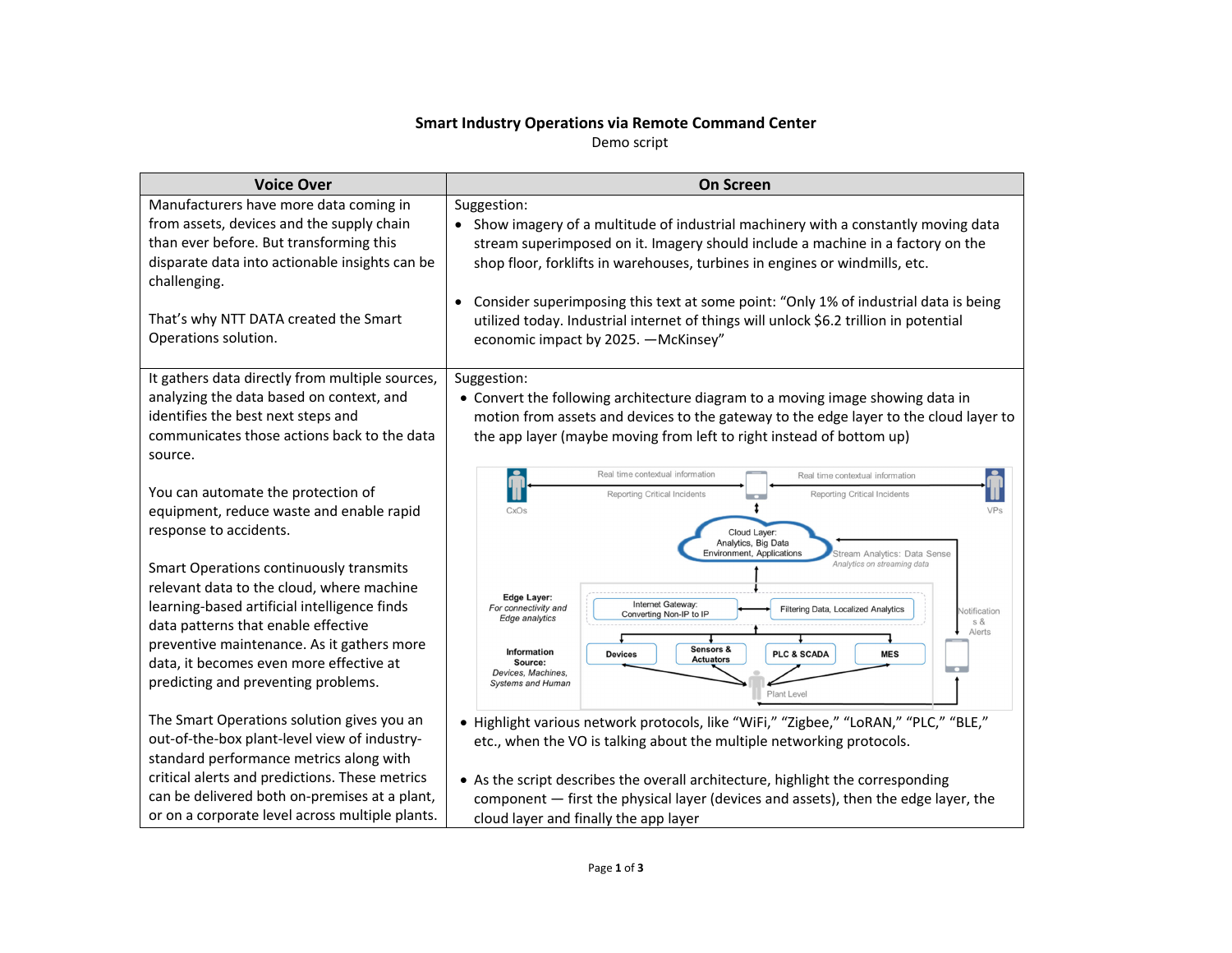| <b>Voice Over</b>                                                                                                                                                                                                                                                                                            | <b>On Screen</b>                                                                                                                                                                                                                                                                                                                                                                                                                                          |                                      |  |
|--------------------------------------------------------------------------------------------------------------------------------------------------------------------------------------------------------------------------------------------------------------------------------------------------------------|-----------------------------------------------------------------------------------------------------------------------------------------------------------------------------------------------------------------------------------------------------------------------------------------------------------------------------------------------------------------------------------------------------------------------------------------------------------|--------------------------------------|--|
| Smart Operations also provides meaningful<br>insights into specific groups of assets, such as<br>a lift truck fleet in an industrial warehouse.<br>The solution combines engineering data from<br>machines with data from back-end IT systems<br>to optimize asset usage and drive down<br>operational cost. | • Consider showing a cyclic depiction of the Adaptive Edge becoming more intelligent<br>as more data comes in, predictive models getting more accurate, AI components<br>enriching the outcome and anomaly detection becoming faster<br>• Use the following screens to provide a look-and-feel of the product by animating and<br>highlighting various sections. (N.B. These are samples and will change over the course<br>of the next couple of weeks.) |                                      |  |
| Smart Operations supports everything from<br>manufacturing shop floors to virtually any<br>product or service, helping you minimize<br>equipment downtime and increase<br>productivity with enhanced supply chain and<br>operations management. Through improved                                             | <b>Asset Analytics</b><br>5 assets   Floor Galilio_0000<br>nad (Ka)<br><b>Ingation (KHz)</b>                                                                                                                                                                                                                                                                                                                                                              | Sort By Barney N -<br><b>O</b> tiens |  |
| asset utilization you can also increase<br>revenue.                                                                                                                                                                                                                                                          |                                                                                                                                                                                                                                                                                                                                                                                                                                                           | <b>O</b> Alem<br>$Q$ Alen            |  |
| Most importantly, Smart Operations allows<br>you to better serve customers with new<br>products, services and business models,<br>helping you rise above the competition.<br>Visit NTTDATAServices.com to learn more.                                                                                        |                                                                                                                                                                                                                                                                                                                                                                                                                                                           | <b>Ca</b> Healt                      |  |